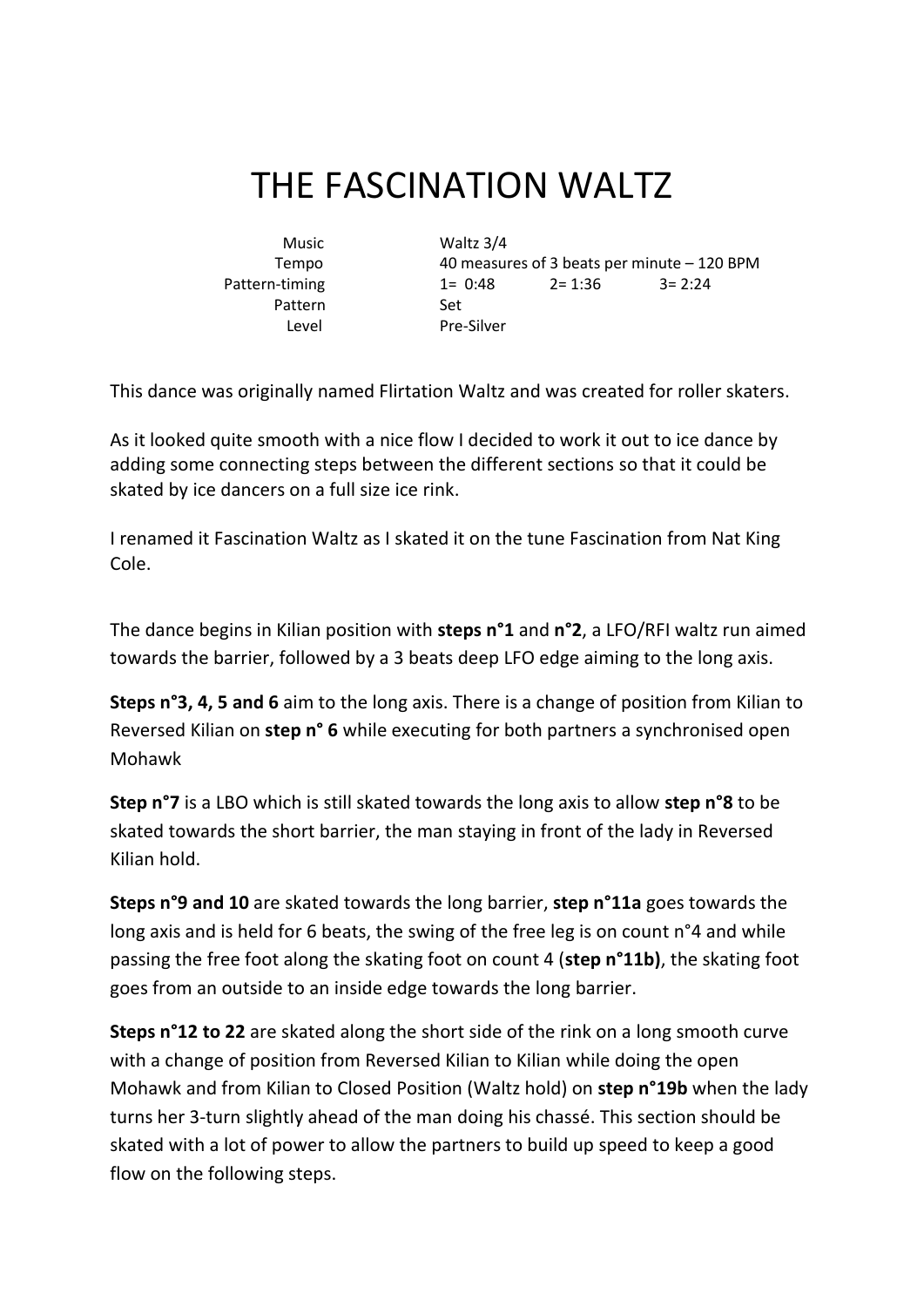During **step n°22** both man and lady skate (a LFO (man) and a RBO (lady)) 3 beats edge in unison.

**Step n°23 to 27** the lady executes a 5-step turn on 9 beats while the man strokes a RFO (3 beats), a LFI (3 beats) followed by again a RFO edge (3 beats) (3 beats). On **step n°23**, a 3 beat RFO for the man and a 2 beats LBO for the lady (**step 23a**), the man raises his left hand getting the lady's right hand above her head to allow her to step and turn into a RFI closed Choctaw of 1 beat (**step 23b**)under his left arm while her left arm and his right arm are free to allow the lady to make her turning steps, until she steps on her LBO (**step n°27**) to get back in closed position (waltz hold). The lady should exercise extreme caution during this 5-step turn so that the waltz rhythm (2-1) is respected **(n°23a** (2)**, 23b** (1)**, 24a** (2) **and 24b** (1) **)** all these steps are skated towards the centre (long axis) of the rink.

**Step n°26** is a 6 beat swing from the free leg in unison for lady (backwards) and man (forwards), the free leg swings through on beat 4 out of the 6.

**Step n°27** is a swing change of edge for the man from RFO (**27a**) to RFI (**27b**) while the lady skates a 3 beats LBO (**n°27a**) with her free leg pulled backwards to a 3 beats RFI (**n°27b**) with a closed Choctaw. As the lady turns from backwards to forwards with her Choctaw, she takes the left thumb of the man with her right hand and the man releases the lady's right hand so that she can place her right hand on her hip and partners get back into Kilian position.

**Step n°28** is a LFI to prepare the next open Mohawk in Kilian hold **without** change of position.

**Step n°29** is a 2 beats RFI edge for both partners where the man steps behind the lady, both partners should take good care to keep a very strong Kilian hold, they both skate a synchronized Mohawk in Kilian hold on a 1 beat LBI (**step n°30**) followed by a 3 beats RBO still in that same Kilian hold (**step n°31**).

**Steps n°32 to 37** are the end of the dance, preparing to restart the dance by skating in Kilian position a LFO followed by a Chassé (**n° 32 and 33**), a LFO (**n°34**), a Cross-roll swing of 6 beats (**n°35**)and a Slide Chassé (**n°36 and 37**).

Dance created for ice dancers by Sylvia Verschraege.

First performance : July 9th 2014, 's-Hertogenbosch Sylvia Verschraege & Paul Reynders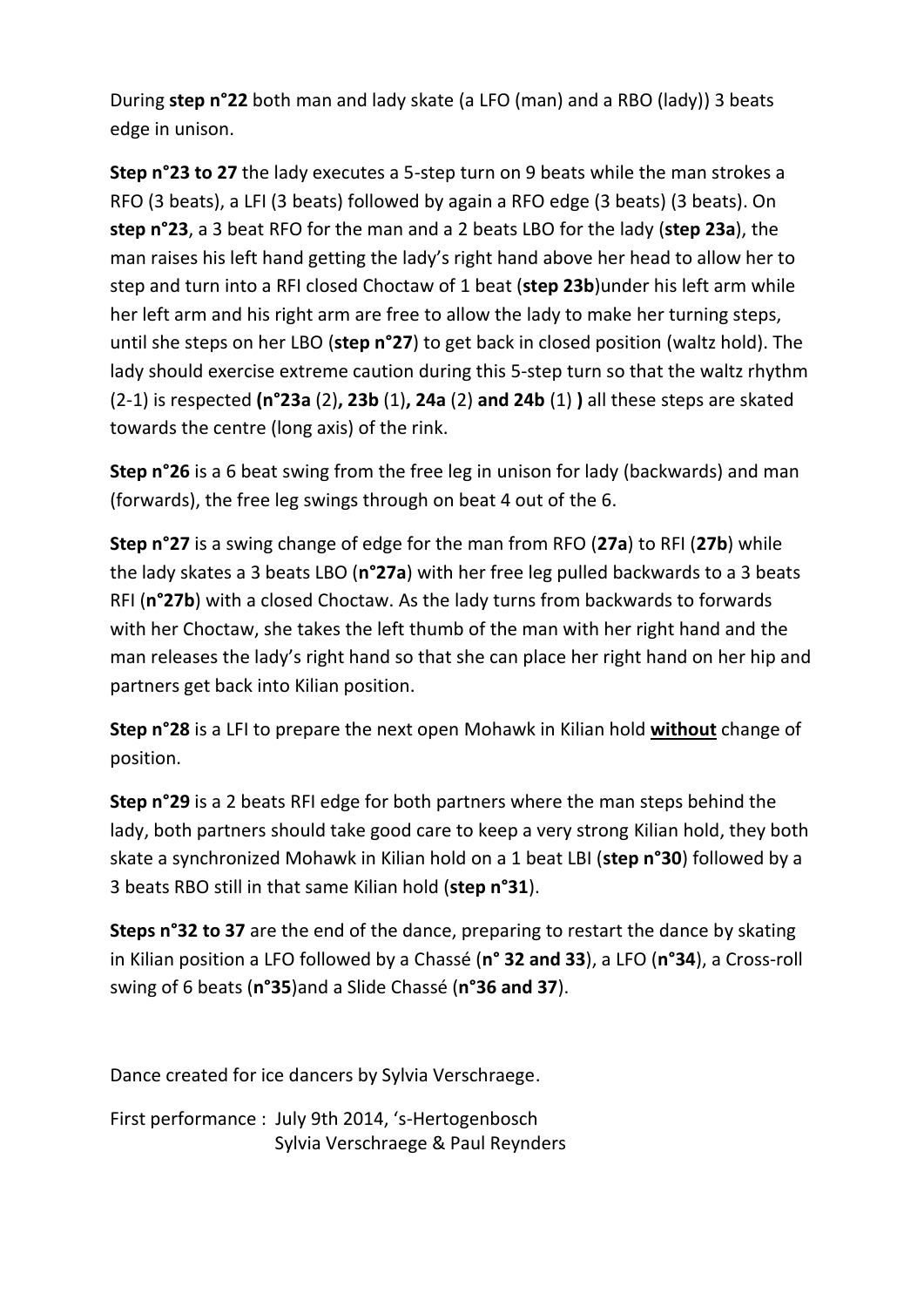## **Fascination Waltz**

| Hold                   | <b>Steps</b>    | Man        |                  | <b>Beats</b>   |  | Lady       |                       | <b>Beats</b>            |
|------------------------|-----------------|------------|------------------|----------------|--|------------|-----------------------|-------------------------|
|                        |                 |            |                  |                |  |            |                       |                         |
| Kilian                 | $\mathbf{1}$    | <b>LFO</b> |                  | $\overline{2}$ |  | <b>LFO</b> |                       | $\overline{2}$          |
|                        | $\overline{2}$  | <b>RFI</b> | Run              | 1              |  | <b>RFI</b> | Run                   | $\mathbf{1}$            |
|                        | 3               | <b>LFO</b> |                  | 3              |  | <b>LFO</b> |                       | 3                       |
|                        | 4               | <b>RFO</b> |                  | 3              |  | <b>RFO</b> |                       | 3                       |
|                        | 5               | LFI        |                  | $\overline{2}$ |  | LFI        |                       | $\overline{2}$          |
| <b>Reversed Kilian</b> | 6               | <b>RBI</b> | Open Mohawk      | $\mathbf{1}$   |  | <b>RBI</b> | Open Mohawk           | 1                       |
|                        | $\overline{7}$  | <b>LBO</b> |                  | 3              |  | <b>LBO</b> |                       | 3                       |
|                        | 8               | <b>RFO</b> |                  | 3              |  | <b>RFO</b> |                       | 3                       |
|                        | 9               | <b>LFO</b> |                  | $\overline{2}$ |  | <b>LFO</b> |                       | $\overline{2}$          |
|                        | 10              | <b>RFI</b> | Run              | $\mathbf{1}$   |  | <b>RFI</b> | Run                   | $\mathbf{1}$            |
|                        | 11a             | <b>LFO</b> | Swing with a     | 3              |  | <b>LFO</b> | Swing with a          | 3                       |
|                        | 11 <sub>b</sub> | LFI        | Change of Edge   | 3              |  | LFI        | Change of Edge        | 3                       |
|                        | 12              | <b>RFI</b> |                  | $\overline{2}$ |  | <b>RFI</b> |                       | $\overline{2}$          |
| Kilian                 | 13              | LBI        | Open Mohawk      | 1              |  | LBI        | Open Mohawk           | $\mathbf{1}$            |
|                        | 14              | <b>RBO</b> |                  | 3              |  | <b>RBO</b> |                       | 3                       |
|                        | 15              | <b>LFO</b> |                  | $\overline{2}$ |  | <b>LFO</b> |                       | $\overline{2}$          |
|                        | 16              | <b>RFI</b> | Chassé           | $\mathbf 1$    |  | <b>RFI</b> | Chassé                | $\mathbf{1}$            |
|                        | 17              | <b>LFO</b> |                  | $\overline{2}$ |  | <b>LFO</b> |                       | $\overline{2}$          |
|                        | 18              | <b>RFI</b> | Run              | 1              |  | <b>RFI</b> | Run                   | $\mathbf{1}$            |
| Closed (Waltz)         | 19a             | <b>LFO</b> |                  | $\overline{2}$ |  | <b>LFO</b> |                       | $\overline{2}$          |
|                        | 19 <sub>b</sub> | <b>RFI</b> | Chassé           | $\mathbf{1}$   |  | LBI        | 3-Turn                | $\mathbf 1$             |
|                        | 20              | <b>LFO</b> |                  | $\overline{2}$ |  | <b>RBO</b> |                       | $\overline{2}$          |
|                        | 21              | <b>RFI</b> | XB               | $\mathbf 1$    |  | LBI        | XF                    | 1                       |
|                        | 22              | <b>LFO</b> |                  | 3              |  | <b>RBO</b> |                       | 3                       |
| See notes              | 23a             | <b>RFO</b> |                  | 3              |  | <b>LBO</b> |                       | $\overline{2}$          |
|                        | 23 <sub>b</sub> |            |                  |                |  | <b>RFI</b> | <b>Closed Choctaw</b> | 1                       |
|                        | 24a             | LFI        |                  | 3              |  | LFI        |                       | $\overline{2}$          |
|                        | 24b             |            |                  |                |  | <b>RBI</b> | Open Mohawk           | $\mathbf 1$             |
| Closed (Waltz)         | 25              | <b>RFO</b> |                  | 3              |  | LBO        |                       | 3                       |
|                        | 26              | <b>LFO</b> | Swing            | 6              |  | <b>RBO</b> | Swing                 | 6                       |
|                        | 27a             | <b>RFO</b> | Swing with a     | 3              |  | LBO        |                       | 3                       |
| Kilian                 | 27 <sub>b</sub> | <b>RFI</b> | Change of Edge   | 3              |  | <b>RFI</b> | Closed Choctaw        | 3                       |
|                        | 28              | LFI        |                  | 3              |  | LFI        |                       | 3                       |
|                        | 29              | <b>RFI</b> |                  | $\overline{2}$ |  | <b>RFI</b> |                       | $\overline{2}$          |
|                        | 30              | LBI        | Open Mohawk      | 1              |  | LBI        | Open Mohawk           | $\mathbf{1}$            |
|                        | 31              | <b>RBO</b> |                  | 3              |  | <b>RBO</b> |                       | 3                       |
|                        | 32              | <b>LFO</b> |                  | $\overline{2}$ |  | <b>LFO</b> |                       | $\overline{2}$          |
|                        | 33              | <b>RFI</b> | Chassé           | $\mathbf{1}$   |  | <b>RFI</b> | Chassé                | $\mathbf{1}$            |
|                        | 34              | <b>LFO</b> |                  | 3              |  | <b>LFO</b> |                       | 3                       |
|                        | 35              | <b>RFO</b> | Cross-Roll Swing | 6              |  | <b>RFO</b> | Cross-Roll Swing      | 6                       |
|                        | 36              | <b>LFO</b> |                  | 3              |  | <b>LFO</b> |                       | 3                       |
|                        | 37              | <b>RFI</b> | Slide Chassé     | 3              |  | <b>RFI</b> | Slide Chassé          | $\overline{\mathbf{3}}$ |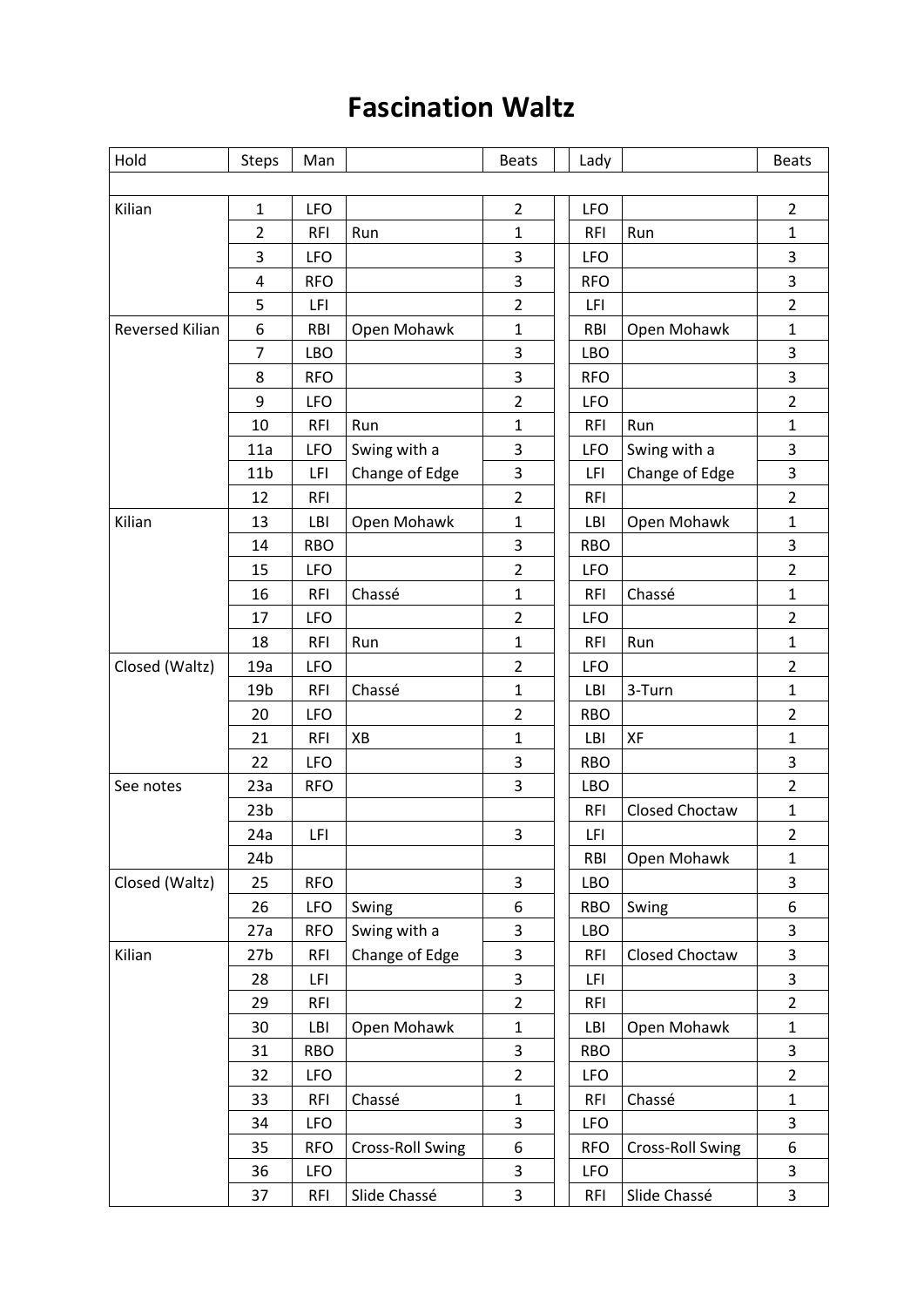